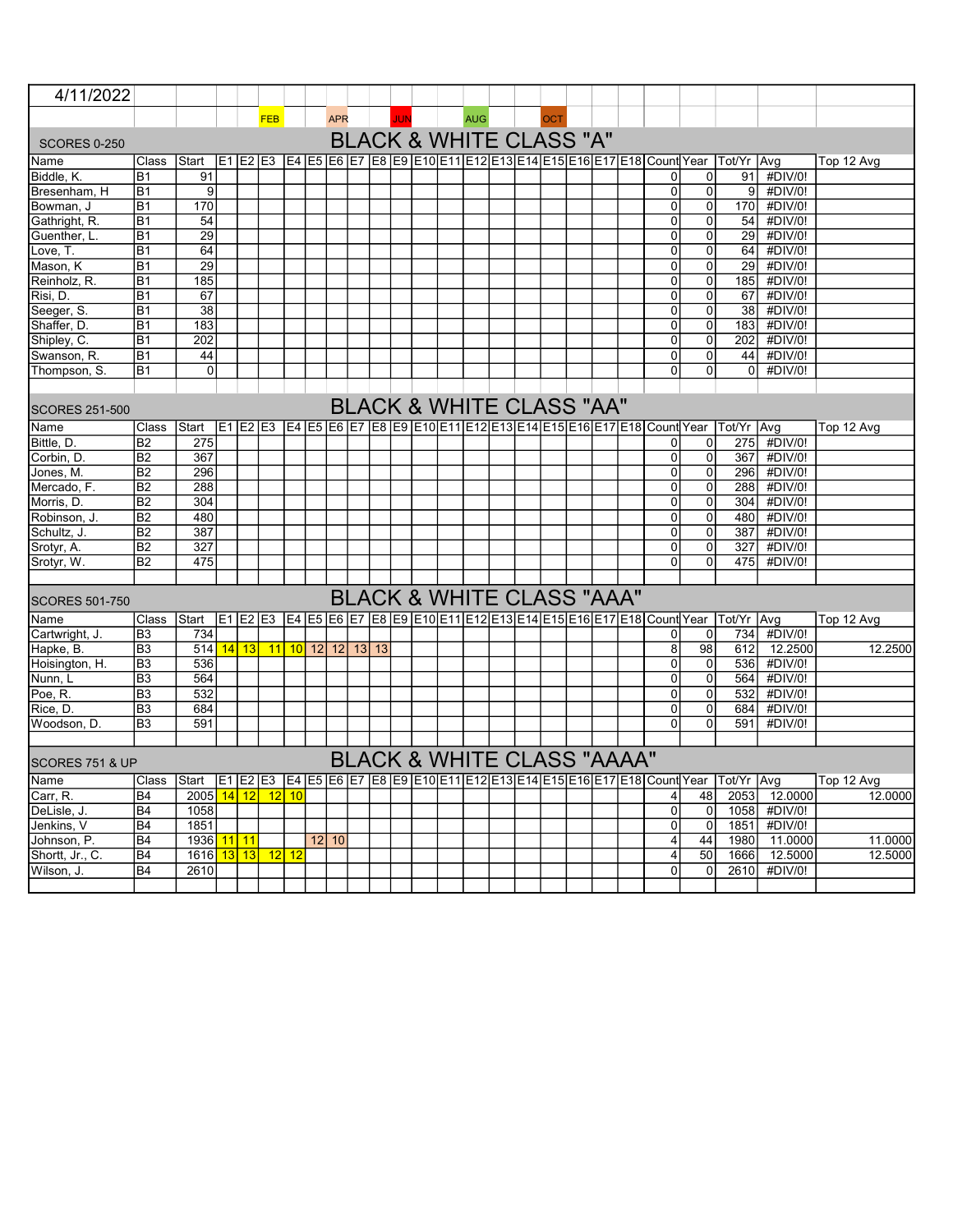| <b>COLOR PRINT CLASS "A"</b><br><b>SCORES 0-250</b><br>E1 E2 E3 E4 E5 E6 E7 E8 E9 E10 E11 E12 E13 E14 E15 E16 E17 E18 Count Year Tot Yr Avg |                  |                 |          |                |                 |         |    |          |             |         |  |  |  |                                 |  |  |  |                 |                |                                                                                      |         |            |
|---------------------------------------------------------------------------------------------------------------------------------------------|------------------|-----------------|----------|----------------|-----------------|---------|----|----------|-------------|---------|--|--|--|---------------------------------|--|--|--|-----------------|----------------|--------------------------------------------------------------------------------------|---------|------------|
| Name                                                                                                                                        | Class            | Start           |          |                |                 |         |    |          |             |         |  |  |  |                                 |  |  |  |                 |                |                                                                                      |         | Top 12 Avg |
| Green, K.                                                                                                                                   | C <sub>1</sub>   | 22              |          |                |                 |         |    |          |             |         |  |  |  |                                 |  |  |  | $\Omega$        | 0              | 22                                                                                   | #DIV/0! |            |
| Green, V.                                                                                                                                   | $\overline{C1}$  | $\overline{41}$ |          |                |                 |         |    |          |             |         |  |  |  |                                 |  |  |  | $\overline{0}$  | $\overline{0}$ | 41                                                                                   | #DIV/0! |            |
| Herzog, T.                                                                                                                                  | C <sub>1</sub>   | 31              |          |                |                 |         |    |          |             |         |  |  |  |                                 |  |  |  | $\overline{0}$  | $\overline{0}$ | 31                                                                                   | #DIV/0! |            |
| Hudson, H                                                                                                                                   | $\overline{C}$ 1 | 41              |          |                |                 |         |    |          |             |         |  |  |  |                                 |  |  |  | $\overline{0}$  | $\overline{0}$ | 41                                                                                   | #DIV/0! |            |
| Mason. K                                                                                                                                    | C <sub>1</sub>   | 93              |          |                |                 |         |    |          |             |         |  |  |  |                                 |  |  |  | $\overline{0}$  | $\overline{0}$ | 93                                                                                   | #DIV/0! |            |
| Osborne, P.                                                                                                                                 | C <sub>1</sub>   | $\overline{33}$ |          |                |                 |         |    |          |             |         |  |  |  |                                 |  |  |  | $\Omega$        | $\Omega$       | 33                                                                                   | #DIV/0! |            |
| Paden, N.                                                                                                                                   | C <sub>1</sub>   | 30              |          |                |                 |         |    |          |             |         |  |  |  |                                 |  |  |  | $\Omega$        | $\Omega$       | 30                                                                                   | #DIV/0! |            |
| Risi. D.                                                                                                                                    | C <sub>1</sub>   | 239             |          |                |                 |         |    |          |             |         |  |  |  |                                 |  |  |  | $\Omega$        | $\Omega$       | 239                                                                                  | #DIV/0! |            |
| Swanson, R.                                                                                                                                 | C <sub>1</sub>   | 126             |          |                |                 |         |    |          |             |         |  |  |  |                                 |  |  |  | $\Omega$        | 0              | 126                                                                                  | #DIV/0! |            |
| Thompson, S.                                                                                                                                | C <sub>1</sub>   |                 | $0$   12 |                |                 |         |    |          |             |         |  |  |  |                                 |  |  |  | $\mathbf{1}$    | 12             | 12                                                                                   | 12.0000 | 12.0000    |
| Webster, B.                                                                                                                                 | C <sub>1</sub>   | $\overline{75}$ |          |                |                 |         |    |          |             |         |  |  |  |                                 |  |  |  | $\overline{0}$  | $\Omega$       | 75                                                                                   | #DIV/0! |            |
|                                                                                                                                             |                  |                 |          |                |                 |         |    |          |             |         |  |  |  |                                 |  |  |  |                 |                |                                                                                      |         |            |
| <b>SCORES 251-500</b>                                                                                                                       |                  |                 |          |                |                 |         |    |          |             |         |  |  |  | <b>COLOR PRINT CLASS "AA"</b>   |  |  |  |                 |                |                                                                                      |         |            |
| Name                                                                                                                                        | Class            | Start           |          |                |                 |         |    |          |             |         |  |  |  |                                 |  |  |  |                 |                | E1 E2 E3 E4 E5 E6 E7 E8 E9 E10 E11 E12 E13 E14 E15 E16 E17 E18 Count Year Tot/Yr Avg |         | Top 12 Avg |
| Biddle, K.                                                                                                                                  | C <sub>2</sub>   | 300             |          |                |                 |         |    |          |             |         |  |  |  |                                 |  |  |  | $\overline{0}$  | $\Omega$       | 300                                                                                  | #DIV/0! |            |
| Bittle, D.                                                                                                                                  | $\overline{C2}$  | 288             |          |                |                 |         |    |          |             |         |  |  |  |                                 |  |  |  | $\overline{0}$  | $\overline{0}$ | 288                                                                                  | #DIV/0! |            |
| Dover, D.                                                                                                                                   | $\overline{C2}$  | 341             |          |                |                 |         |    |          |             |         |  |  |  |                                 |  |  |  | $\overline{0}$  | $\overline{0}$ | 341                                                                                  | #DIV/0! |            |
| Mercado, F.                                                                                                                                 | $\overline{C2}$  | 352             |          |                |                 |         |    |          |             |         |  |  |  |                                 |  |  |  | $\overline{0}$  | $\Omega$       | 352                                                                                  | #DIV/0! |            |
| Reinholz, R.                                                                                                                                | $\overline{C2}$  | 267             |          |                |                 |         |    |          |             |         |  |  |  |                                 |  |  |  | $\Omega$        | 0              | 267                                                                                  | #DIV/0! |            |
| Schultz, J.                                                                                                                                 | C <sub>2</sub>   | 377             |          |                |                 |         |    |          |             |         |  |  |  |                                 |  |  |  | $\Omega$        | 0              | 377                                                                                  | #DIV/0! |            |
| Shipley, C.                                                                                                                                 | C <sub>2</sub>   | 371             |          |                |                 |         |    |          |             |         |  |  |  |                                 |  |  |  | $\Omega$        | $\overline{0}$ | 371                                                                                  | #DIV/0! |            |
|                                                                                                                                             |                  |                 |          |                |                 |         |    |          |             |         |  |  |  |                                 |  |  |  |                 |                |                                                                                      |         |            |
| <b>COLOR PRINT CLASS "AAA"</b><br><b>SCORES 501-750</b>                                                                                     |                  |                 |          |                |                 |         |    |          |             |         |  |  |  |                                 |  |  |  |                 |                |                                                                                      |         |            |
| Name                                                                                                                                        | Class            | <b>IStart</b>   |          |                |                 |         |    |          |             |         |  |  |  |                                 |  |  |  |                 |                | E1 E2 E3 E4 E5 E6 E7 E8 E9 E10 E11 E12 E13 E14 E15 E16 E17 E18 Count Year Tot/Yr Avg |         | Top 12 Avg |
| DeLisle, J.                                                                                                                                 | C <sub>3</sub>   | 533             |          |                |                 |         |    |          |             |         |  |  |  |                                 |  |  |  | 0               | 0              | 533                                                                                  | #DIV/0! |            |
| Fowler, J.                                                                                                                                  | $\overline{C3}$  | 508             |          |                |                 |         |    |          |             |         |  |  |  |                                 |  |  |  | $\mathbf 0$     | 0              | 508                                                                                  | #DIV/0! |            |
| Hapke, B.                                                                                                                                   | $\overline{C3}$  | 547             |          | $15$ 12        | 12              | 11      |    |          | 13 13 12 12 |         |  |  |  |                                 |  |  |  | $\overline{8}$  | 100            | 647                                                                                  | 12.5000 | 12.5000    |
| Hoisington, H.                                                                                                                              | $\overline{C3}$  | 628             |          |                |                 |         |    |          |             |         |  |  |  |                                 |  |  |  | $\overline{0}$  | 0              | 628                                                                                  | #DIV/0! |            |
| Poe, R.                                                                                                                                     | $\overline{C3}$  | 636             |          |                |                 |         |    |          |             |         |  |  |  |                                 |  |  |  | $\overline{0}$  | $\overline{0}$ | 636                                                                                  | #DIV/0! |            |
| Srotyr, W.                                                                                                                                  | C <sub>3</sub>   | 503             |          |                |                 |         |    |          |             |         |  |  |  |                                 |  |  |  | $\overline{0}$  | $\overline{0}$ | 503                                                                                  | #DIV/0! |            |
| Woodson, D.                                                                                                                                 | C <sub>3</sub>   | 566             |          |                |                 |         |    |          |             |         |  |  |  |                                 |  |  |  | $\Omega$        | $\Omega$       | 566                                                                                  | #DIV/0! |            |
|                                                                                                                                             |                  |                 |          |                |                 |         |    |          |             |         |  |  |  |                                 |  |  |  |                 |                |                                                                                      |         |            |
| SCORES 751 & UP                                                                                                                             |                  |                 |          |                |                 |         |    |          |             |         |  |  |  | <b>COLOR PRINT CLASS "AAAA"</b> |  |  |  |                 |                |                                                                                      |         |            |
| Name                                                                                                                                        | Class            | Start           |          |                |                 |         |    |          |             |         |  |  |  |                                 |  |  |  |                 |                | E1 E2 E3 E4 E5 E6 E7 E8 E9 E10 E11 E12 E13 E14 E15 E16 E17 E18 Count Year Tot/Yr Avg |         | Top 12 Avg |
| Bowman, J.                                                                                                                                  | C <sub>4</sub>   | 1242            |          |                |                 |         |    |          |             |         |  |  |  |                                 |  |  |  | $\overline{0}$  | 0              | 1242                                                                                 | #DIV/0! |            |
| Carr. R.                                                                                                                                    | C <sub>4</sub>   | 3057            |          | 12 12          | 10 <sup>1</sup> | 10      |    |          |             |         |  |  |  |                                 |  |  |  | $\overline{4}$  | 44             | 3101                                                                                 | 11.0000 | 11.0000    |
| Jenkins, V                                                                                                                                  | $\overline{C4}$  | 1943            |          |                |                 |         |    |          |             |         |  |  |  |                                 |  |  |  | $\Omega$        | 0              | 1943                                                                                 | #DIV/0! |            |
| Johnson, P.                                                                                                                                 | C <sub>4</sub>   | 2908            | 11       | $\overline{9}$ | 9               |         |    | 12 11 11 |             |         |  |  |  |                                 |  |  |  | $6\phantom{1}6$ | 63             | 2971                                                                                 | 10.5000 | 10.5000    |
| McKinnis, K.                                                                                                                                | $\overline{C4}$  | 1081            |          |                |                 |         | 11 | 11       |             | $12$ 11 |  |  |  |                                 |  |  |  | 4               | 45             | 1126                                                                                 | 11.2500 | 11.2500    |
| Ranney, J.                                                                                                                                  | $\overline{C4}$  | 1032            |          |                |                 |         |    |          |             |         |  |  |  |                                 |  |  |  | $\overline{0}$  | $\overline{0}$ | 1032                                                                                 | #DIV/0! |            |
| Rice, D.                                                                                                                                    | C <sub>4</sub>   | 1389            |          |                |                 |         |    |          |             |         |  |  |  |                                 |  |  |  | $\overline{0}$  | 0              | 1389                                                                                 | #DIV/0! |            |
| Robinson, C.                                                                                                                                | $\overline{C4}$  | 822             |          |                |                 |         |    |          |             |         |  |  |  |                                 |  |  |  | $\overline{0}$  | $\overline{0}$ | 822                                                                                  | #DIV/0! |            |
| Shortt, Jr., C.                                                                                                                             | C <sub>4</sub>   | 1689            | 12       | 11             | 11              | 10      |    |          |             |         |  |  |  |                                 |  |  |  | 4               | 44             | 1733                                                                                 | 11.0000 | 11.0000    |
| Wilson, J.                                                                                                                                  | C <sub>4</sub>   | 3061            |          | 13 13          |                 | $10$ 10 |    |          | 13 15 14 13 |         |  |  |  |                                 |  |  |  | 8               | 101            | 3162                                                                                 | 12.6250 | 12.6250    |
|                                                                                                                                             |                  |                 |          |                |                 |         |    |          |             |         |  |  |  |                                 |  |  |  |                 |                |                                                                                      |         |            |